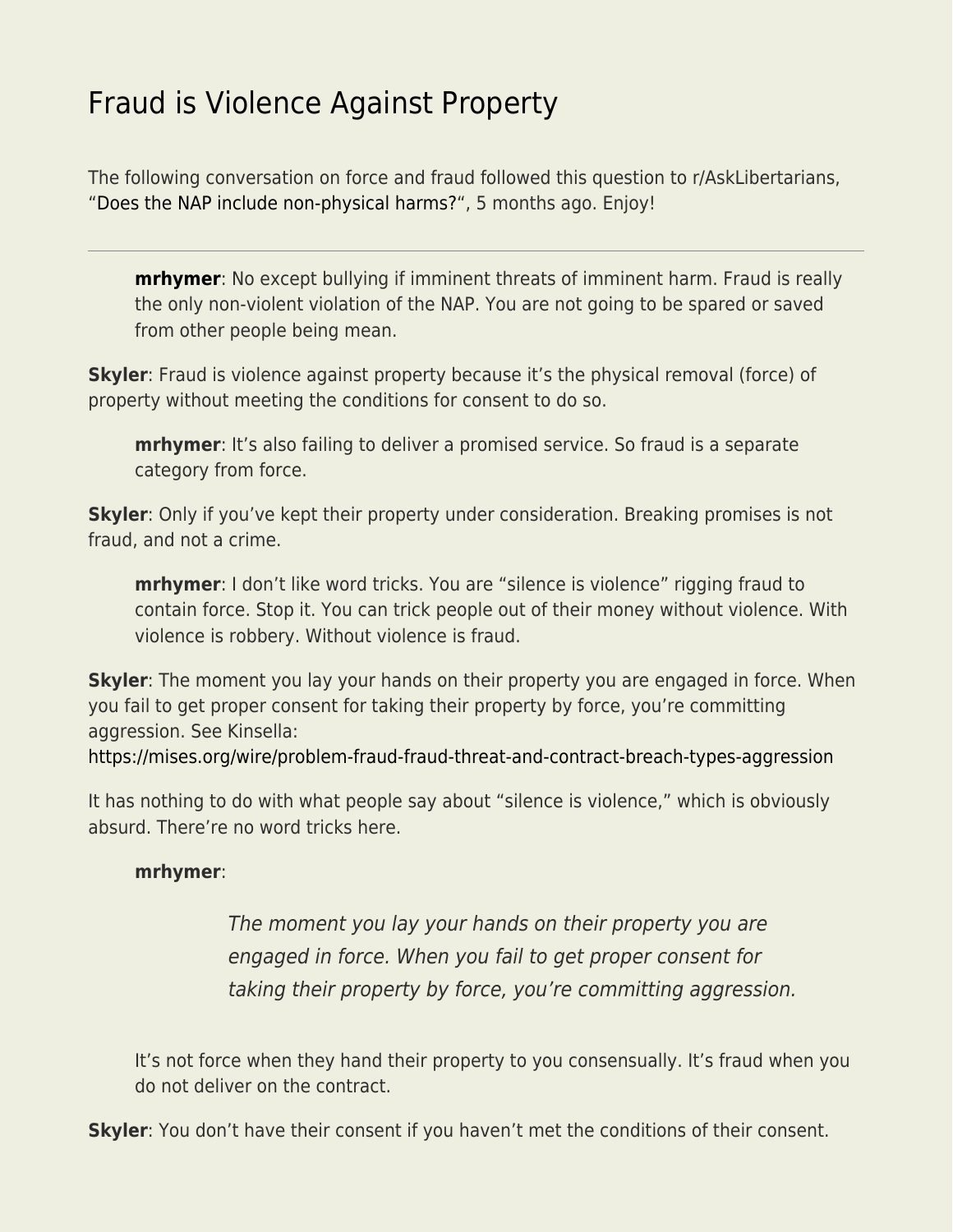You're acting in bad faith and in deceit, and when you physically take possession of property that you don't actually have consent to take you are engaged in aggression. See me: <https://everything-voluntary.com/consent-under-deceit-or-why-fraud-is-aggression>

**mrhymer**: You are hung up on the NAP and the NAP has to be violence so you have to twist things to get there. Free yourself and switch to the individual rights perspective. People hold their rights innately and you can violate rights by force or fraud. Simple – No twisting.

**Skyler**: You get hung up when you try to define fraud without aggression. Can't be done in any meaningful way, that would concern libertarian political (ie. the legitimate/justified use of force) philosophy.

**mrhymer**: I have two distinct words "force" and "fraud." They each mean different things. You however have the same two words to distinguish distinct things are actually all just force. Whose hung up?

**Skyler**: You. If you can't define fraud as aggression then it's not something that you can respond to with force. Only initiatory force (aggression) can be retaliated to with force under libertarian ethics.

**mrhymer**: You just said what I accused you of. You have to twist everything to the initiation of force to justify it to the NAP. The NAP is simply a denial of natural rights because they are associated with God and Ayn Rand. Rights are more robust and make more sense than the NAP. You hold rights innately because of the law of identity. The NAP is just a construct. A resolution not to act made from whole cloth by men. Resolutions are broken by men all the time.

**Skyler**: You can't identify aggression without first identifying property rights in the scarce resource in question. A necessary corollary of property rights is the non-aggression principle. In other words, all rights are property rights, and property rights necessarily entails the non-aggression principle, and vice versa. And all property rights are a social construct for the purpose of reducing conflict over scarce resources. Try again.

**mrhymer**: You have a right to life. Life is not property because you cannot sell it. You have a right to movement that is not property. You have a right to pursue happiness that is not property. You have a right of association that is not property. I could go on but that would just be cruel.

**Skyler**: Define "right to life" and justify your claim that anyone has a "right to life" please.

**mrhymer**: I have defeated you in this argument. You simply ignore "You have a right to movement that is not property. You have a right to pursue happiness that is not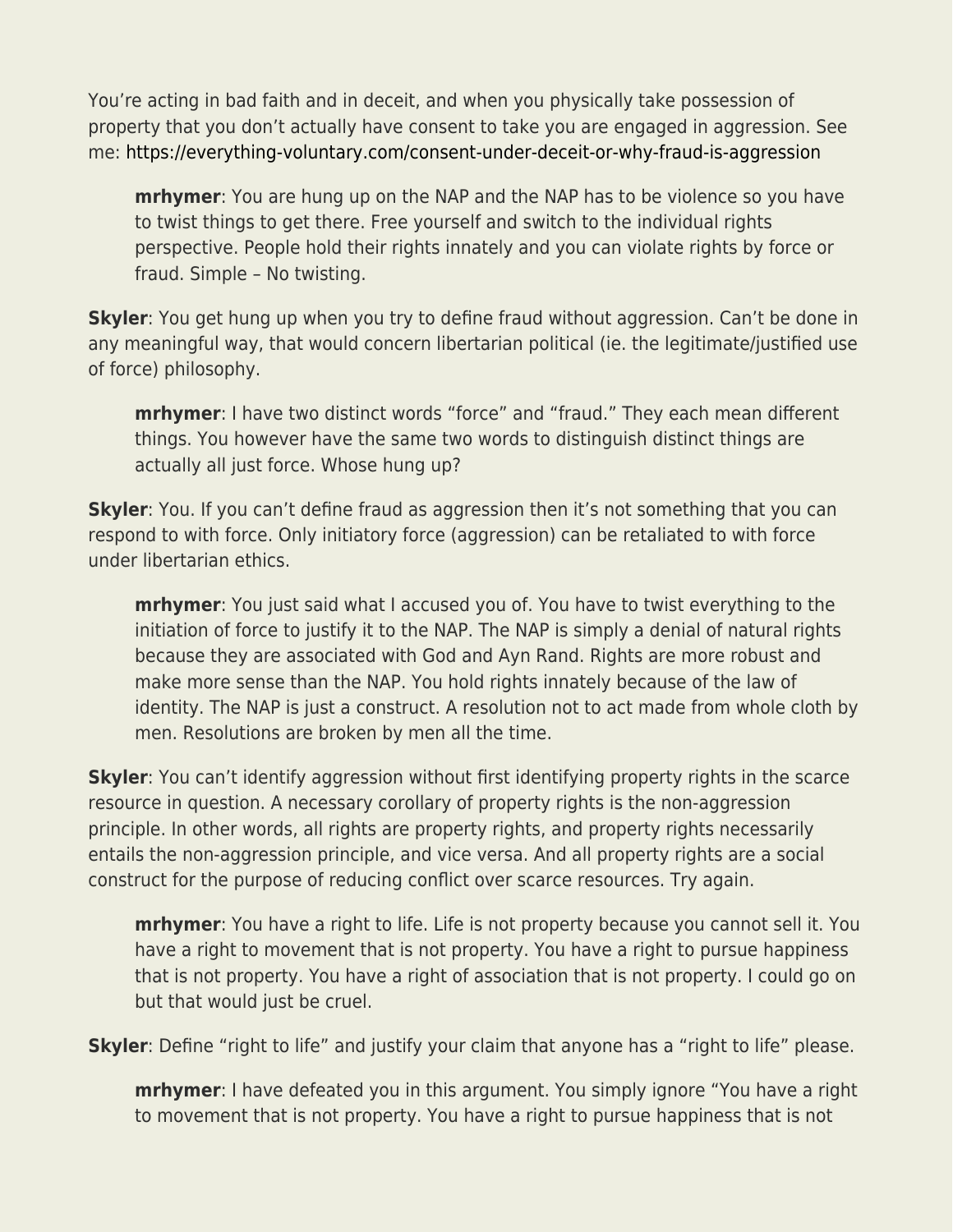property. You have a right of association that is not property. I could go on but that would just be cruel." and demand proof for one of the items you were defeated with. That's sad.

Here is your justification.

The source of man's rights is not divine law or congressional law, but the law of identity. A is A—and Man is Man. Rights are conditions of existence required by man's nature for his proper survival. If man is to live on earth, it is right for him to use his mind, it is right to act on his own free judgment, it is right to work for his values and to keep the product of his work. If life on earth is his purpose, he has a right to live as a rational being: nature forbids him the irrational. Any group, any gang, any nation that attempts to negate man's rights, is wrong, which means: is evil, which means: is anti-life.

If you want to go more fundamental there is this:

There is only one fundamental alternative in the universe: existence or nonexistence—and it pertains to a single class of entities: to living organisms. The existence of inanimate matter is unconditional, the existence of life is not: it depends on a specific course of action. Matter is indestructible, it changes its forms, but it cannot cease to exist. It is only a living organism that faces a constant alternative: the issue of life or death. Life is a process of self-sustaining and self-generated action. If an organism fails in that action, it dies; its chemical elements remain, but its life goes out of existence. It is only the concept of "Life" that makes the concept of "Value" possible. It is only to a living entity that things can be good or evil.

## **Skyler**:

You have a right to movement that is not property. You have a right to pursue happiness that is not property. You have a right of association that is not property. I could go on but that would just be cruel.

Movement by a scarce (rivalrous) body, ie. property. Pursuing happiness by a scarce body, ie. property. Association by a scarce body with other consenting scarce bodies, ie. property. All rights are property rights, property rights concern exclusive control over scarce resource, exclusive control limits the actions of other people over scarce resources, ie. property. It's all property rights over scarce resources. Nothing to do with "law of identity" or any of that and everything to do with a person's and a society's desire to